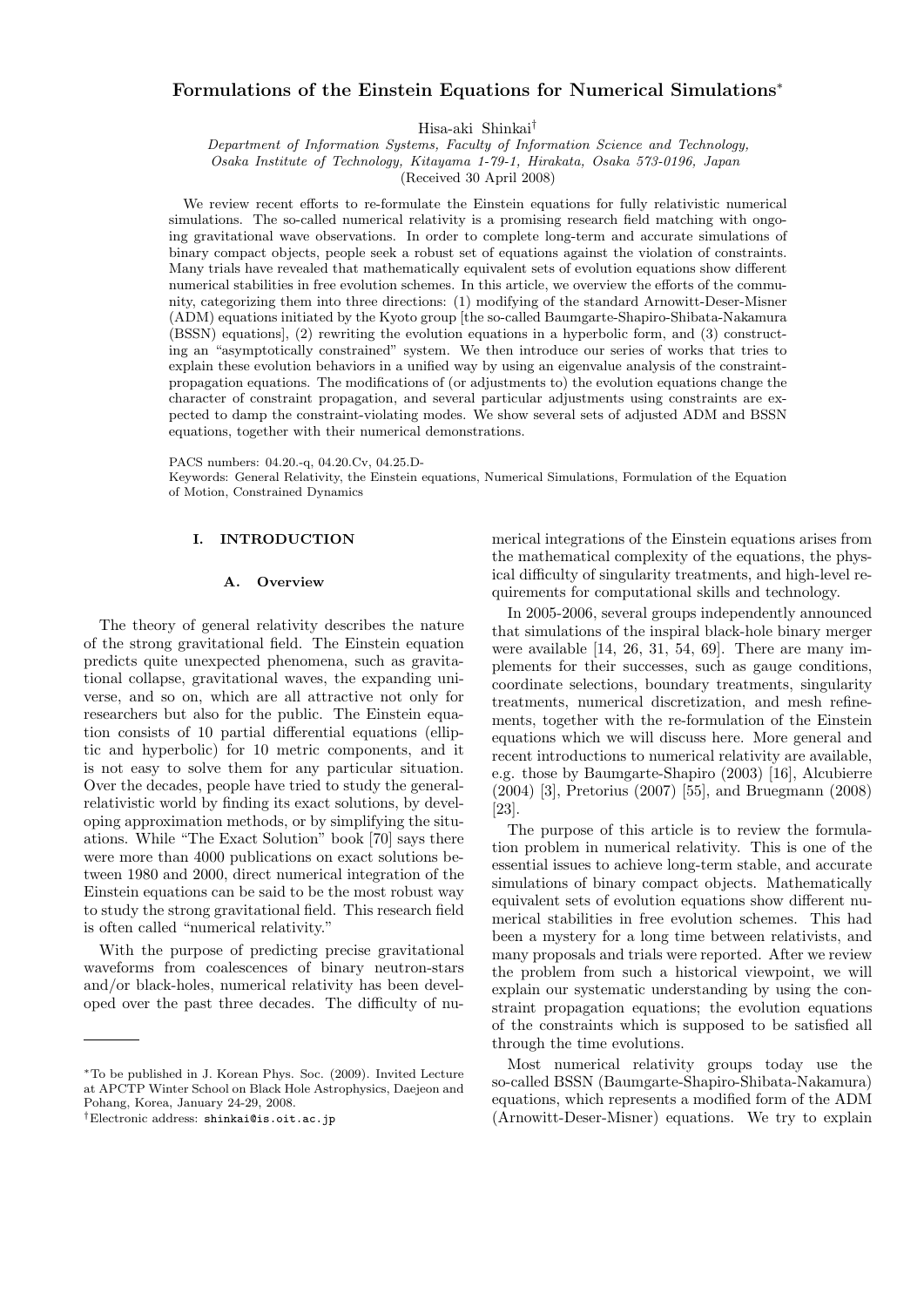why these differences appear. We also predict that more robust sets of equations exist and give actual numerical demonstrations.

# **B. Formulation Problem in Numerical Relativity**

There are several different approaches to simulating the Einstein equations. Among them, the most robust way, which we target in this article, is to apply 3+1 (space + time) decomposition of space-time. This formulation was first given by Arnowitt, Deser, and Misner (ADM) [12] (we call this the *original ADM system*, hereafter) with the purpose of constructing a canonical formulation of the Einstein equations to seek the quantum nature of space-time. In the late 70s, when numerical relativity started, this ADM formulation was introduced by Smarr and York [68, 79] in slightly different notations which is taken as the standard formulation between numerical relativists (we call this the *standard ADM system*, hereafter).

The ADM formulation divides the Einstein equations into constraint equations and evolution equations, like the Maxwell's equations. Since the set of ADM equations form a first-class system, if we solved two constraint equations, the Hamiltonian (or energy) constraint and the momentum constraint equations for the initial data, then the evolution equations *theoretically guarantees* that the evolved data will satisfy the constraint equations. This free-evolution approach is also the standard in numerical relativity, because solving the constraints (non-linear elliptic equations) is numerically expensive and because the free-evolution allows us to monitor the accuracy of the numerical evolution by using the constraint equations.

Up to the middle of the 90s, ADM numerical relativity had appealed great successes. For example, the formation of naked singularity from collisionless particles[60] shows the unknown behavior of the strong gravity; the discovery of the critical behavior for a black-hole formation [28] open doors to the understanding of phasetransition nature in general relativity; the black-hole horizon dynamics [11] realized theoretical predictions.

Nevertheless, when people try to make long-term simulations, such as coalescences of neutron-star binaries, and/or black-hole binaries for calculating gravitationalwave form, numerical simulations were often interrupted by unexplained blow-ups or divergences (Fig. 1). This was thought to be due to the lack of resolution, inappropriate gauge choice, or the particular numerical scheme that was applied. However, with the accumulation of experience, people have noticed the importance of the formulation of the evolution equations, because there are apparent differences in numerical stability although the equations are mathematically equivalent.

At this moment, there are three major ways to obtain longer time evolutions, which we describe in the next section. Of course, the ideas, procedures, and problems



FIG. 1: Origin of the problem for numerical relativists: Numerical evolutions depart from the constraint surface.

are mingled with each other. The purpose of this article is to review all three approaches and to introduce our idea to view them in a unified way. The author wrote a detail review of this topic in 2002 [65], and the present article includes an update in brief style.

The word *stability* is used in quite different ways in the community.

- *•* We mean by *numerical stability* a numerical simulation which continues without any blow-ups and in which data remain on a constrained surface.
- *• Mathematical stability* is defined in terms of the well-posedness in the theory of partial differential equations, such that the norm of the variables is bounded by the initial data. See Eq. (28) and the following paragraphs.
- *•* For numerical treatments, there is also another notion of *stability*, the stability of finite differencing schemes. This means that numerical errors (truncation, round-off, etc.) do not grow by evolution. The evaluation is obtained using von Neumann's analysis. Lax's equivalence theorem says that if a numerical scheme is consistent (converging to the original equations in its continuum limit) and stable (no error growth), then the simulation represents the right (converging) solution. See Ref. [27] for the Einstein equations.

We follow the notations of Misner-Thorne-Wheeler [50]. We use  $\mu, \nu = 0, \dots, 3$  and  $i, j = 1, \dots, 3$  as spacetime indices. The unit  $c = 1$  is applied. The discussion is mostly for the vacuum space-time, but the inclusion of matter is straightforward.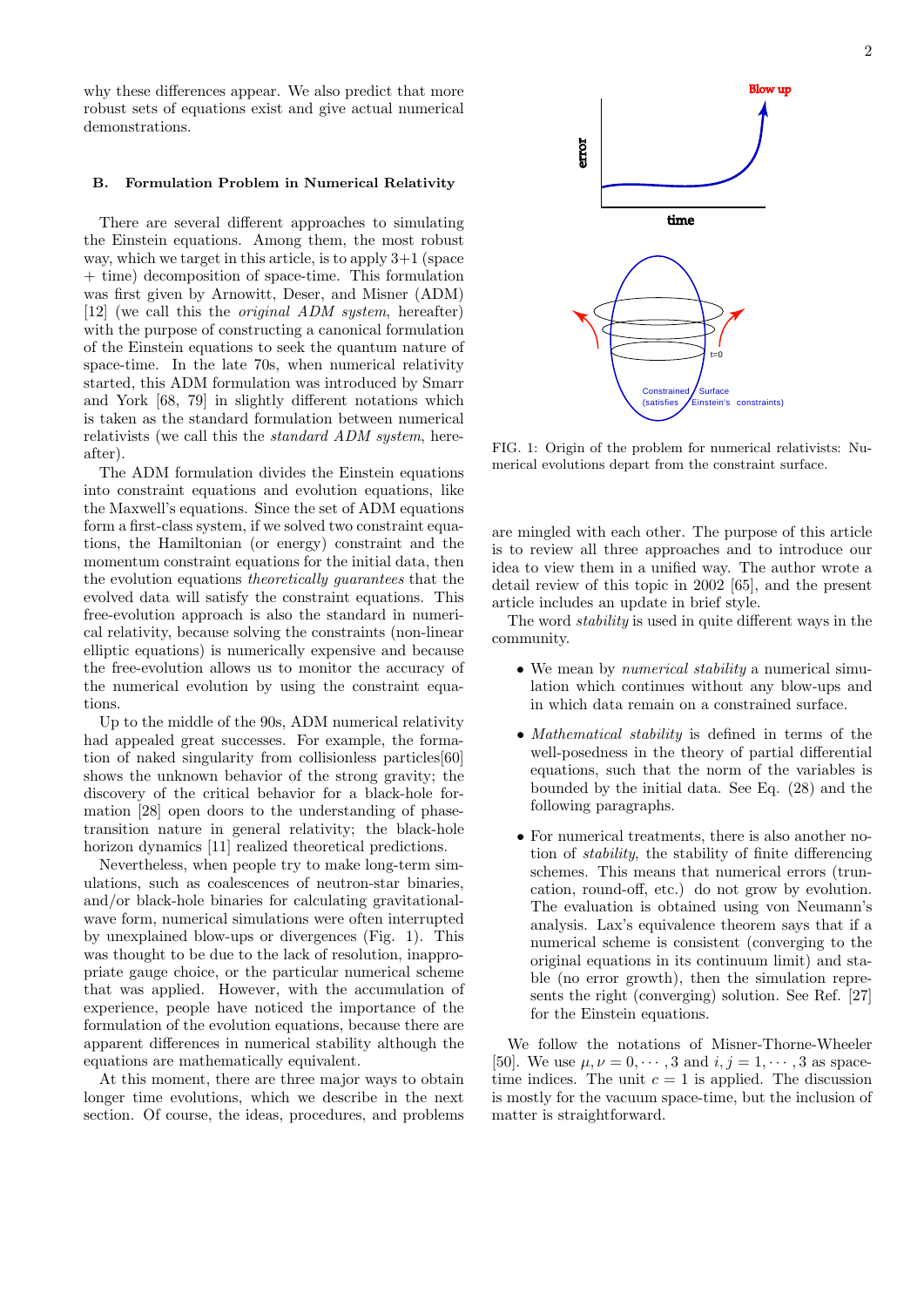## **II. THE STANDARD WAY AND THE THREE OTHER ROADS**

# **A. Strategy 0: The ADM formulation**

## *1. The original ADM formulation*

The Arnowitt-Deser-Misner (ADM) formulation[12] gave the fundamental idea of time evolution of space and time: such as foliations of 3-dimensional hypersurface (Fig. 2). The story begins by decomposing 4-dimensional space-time into 3 plus 1. The metric is expressed by

$$
ds2 = g\mu\nu dx\mu dx\nu
$$
  
=  $-\alpha2 dt2 + \gamma_{ij} (dxi + \betai dt) (dxj + \betaj dt),$  (1)

where  $\alpha$  and  $\beta_j$  are defined as  $\alpha \equiv 1/\sqrt{-g^{00}}$  and  $\beta_j \equiv$  $g_{0j}$ , and are called the lapse function and the shift vector, respectively. The projection operator or the intrinsic 3 metric  $g_{ij}$  is defined as  $\gamma_{\mu\nu} = g_{\mu\nu} + n_{\mu}n_{\nu}$ , where  $n_{\mu} =$  $(-\alpha, 0, 0, 0)$  [and  $n^{\mu} = g^{\mu\nu} n_{\nu} = (1/\alpha, -\beta^{i}/\alpha)$ ] is the unit normal vector of the spacelike hypersurface,  $\Sigma$  (see Fig. 2). By introducing the extrinsic curvature,

$$
K_{ij} = -\frac{1}{2} \pounds_n \gamma_{ij}, \qquad (2)
$$

and using the Gauss-Codacci relation, the Hamiltonian density of the Einstein equations can be written as

$$
\mathcal{H}_{GR} = \pi^{ij}\dot{\gamma}_{ij} - \mathcal{L},\tag{3}
$$

where

$$
\mathcal{L} = \sqrt{-g}R = \alpha \sqrt{\gamma}[^{(3)}R - K^2 + K_{ij}K^{ij}], \tag{4}
$$

with  $\pi^{ij}$  being the canonically conjugate momentum to *γij* ,

$$
\pi^{ij} = \frac{\partial \mathcal{L}}{\partial \dot{\gamma}_{ij}} = -\sqrt{\gamma} (K^{ij} - K\gamma^{ij}),\tag{5}
$$

omitting the boundary terms. The variation of  $\mathcal{H}_{GR}$ with respect to  $\alpha$  and  $\beta_i$  yields the constraints, and the dynamical equations are given by  $\dot{\gamma}_{ij} = \frac{\delta \mathcal{H}_{GR}}{\delta \pi^{ij}}$  and

$$
\dot{\pi}^{ij} = -\frac{\delta \mathcal{H}_{GR}}{\delta h_{ij}}.
$$

## *2. The standard ADM formulation*

In the version of Smarr and York $[68, 79]$ ,  $K_{ij}$  was used as a fundamental variable instead of the conjugate momentum  $\pi^{ij}$ . The set of equation is summarized as follows:

¤Box*.*1



three-metric and the extrinsic curvature. The threehypersurface  $\Sigma$  is foliated with gauge functions,  $(\alpha, \beta^i)$ , the lapse, and the shift vector.



FIG. 2: Concept of time evolution of space-time: foliations of a 3-dimensional hypersurface. The lapse and the shift functions are often denoted as  $\alpha$  or *N*, and as  $\beta^{i}$  or  $N^{i}$ , respectively.

• The evolution equations:

$$
\partial_t \gamma_{ij} = -2\alpha K_{ij} + D_i \beta_j + D_j \beta_i, \qquad (6)
$$
  

$$
\partial_t K_{ij} = \alpha^{(3)} R_{ij} + \alpha K K_{ij} - 2\alpha K_{ik} K^k{}_j - D_i D_j \alpha
$$
  

$$
+ (D_i \beta^k) K_{kj} + (D_j \beta^k) K_{ki} + \beta^k D_k K_{ij} (7)
$$

where  $K = K^i{}_i$ , and <sup>(3)</sup> $R_{ij}$  and  $D_i$  denote the three-dimensional Ricci curvature and a covariant derivative on the three-surface, respectively.

• Constraint equations:

$$
\mathcal{H}^{ADM} := {}^{(3)}R + K^2 - K_{ij}K^{ij} \approx 0, \tag{8}
$$

$$
\mathcal{M}_i^{ADM} := D_j K^j{}_i - D_i K \approx 0,\tag{9}
$$

where  $^{(3)}R = ^{(3)}R^i_i$ : these are called the Hamiltonian (or energy) and momentum constraint equations, respectively.  $\square$ 

The formulation has 12 first-order dynamical variables  $(\gamma_{ij}, K_{ij})$ , with 4 freedom of gauge choices  $(\alpha, \beta_i)$  and with 4 constraint equations, Eqs. (8) and (9). The rest freedom expresses two modes of gravitational waves.

We remark that there is one replacement in Eq. (7) by using Eq. (8) in the process of conversion from the original ADM to the standard ADM equations. This is the key issue in the later discussion, and we shall come back to this point in Section III B.

The constraint propagation equations, which are the time evolution equations of the Hamiltonian constraint, Eq. (8), and the momentum constraints, Eq. (9), can be written as follows:

*Constraint Propagations of the Standard ADM:*

$$
\partial_t \mathcal{H} = \beta^j (\partial_j \mathcal{H}) + 2\alpha K \mathcal{H} - 2\alpha \gamma^{ij} (\partial_i \mathcal{M}_j) \n+ \alpha (\partial_l \gamma_{mk}) (2\gamma^{ml} \gamma^{kj} - \gamma^{mk} \gamma^{lj}) \mathcal{M}_j \n- 4\gamma^{ij} (\partial_j \alpha) \mathcal{M}_i,
$$
\n(10)

¤Box*.*2

$$
\partial_t \mathcal{M}_i = -(1/2)\alpha(\partial_i \mathcal{H}) - (\partial_i \alpha)\mathcal{H} + \beta^j(\partial_j \mathcal{M}_i) + \alpha K \mathcal{M}_i
$$
  

$$
-\beta^k \gamma^{jl}(\partial_i \gamma_{lk})\mathcal{M}_j + (\partial_i \beta_k) \gamma^{kj} \mathcal{M}_j. \qquad \Box \quad (11)
$$

From these equations, we know that *if the constraints are satisfied on the initial slice* Σ*, then the constraints are*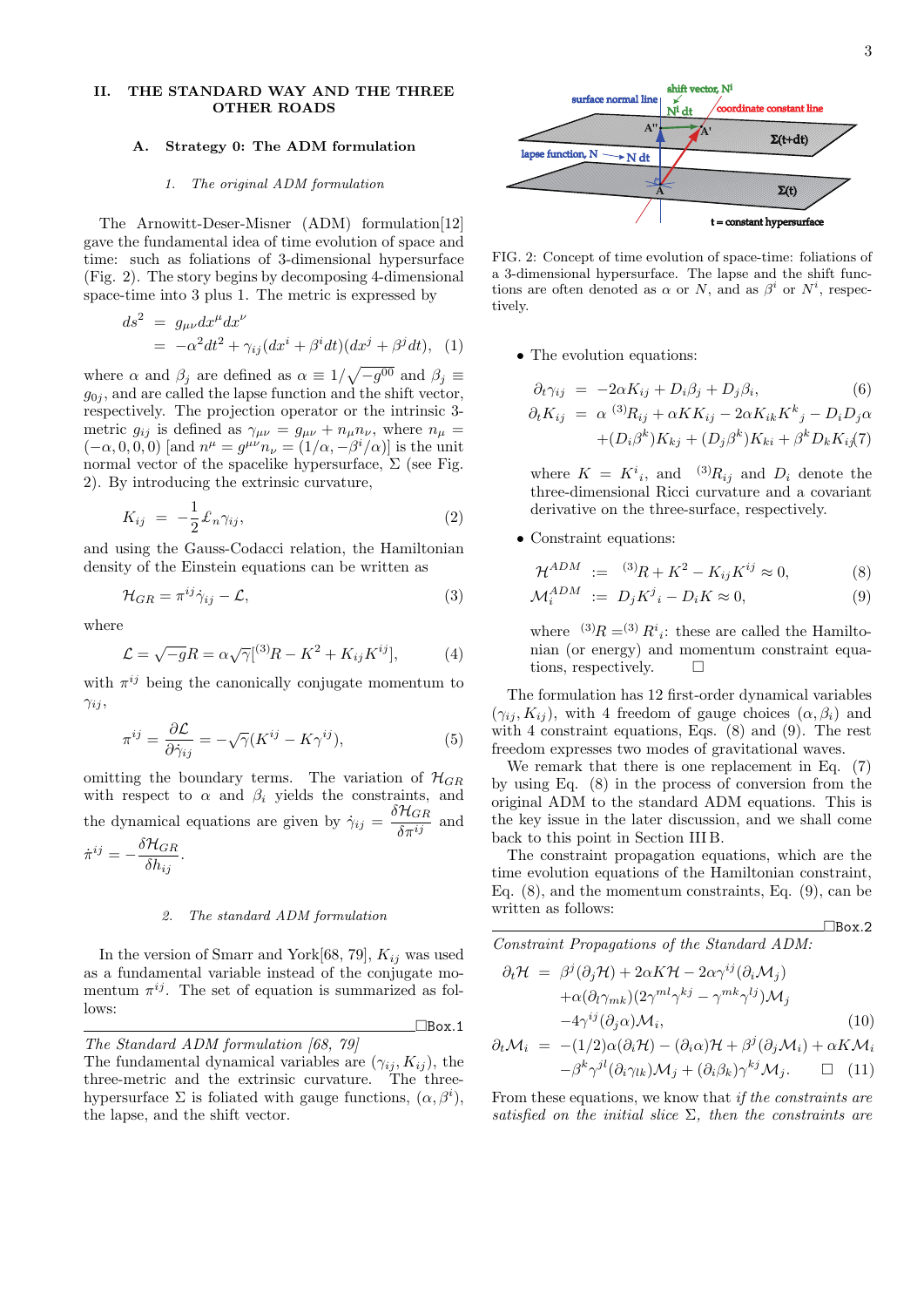

FIG. 3: Chronological table of formulations and their numerical tests (*∼* 2001). Boxed ones are proposals of formulations, and circled ones are related numerical experiments. Please refer to Table 1 in Ref. [65] for each reference.

*satisfied throughout the evolution*. The normal numerical scheme is to solve the elliptic constraints for preparing the initial data and to apply the free evolution (solving only the evolution equations). The constraints are used to monitor the accuracy of the simulations.

The ADM formulation was the standard formulation for numerical relativity up to the middle 90s. Numerous successful simulations were obtained for the problems of gravitational collapse, critical behavior, cosmology, and so on. However, stability problems have arisen for simulations such as the gravitational radiation from compact binary coalescence because the models require quite a long-term time evolution.

The origin of the problem was that the above statement in *italics* is true in principle, but is not always true in numerical applications. A long history of trial and error began in the early 90s. From the next subsection, we shall look back on them by summarizing "three strategies." We then unify these three roads as "adjusted systems," and as its by-product, we show that the standard ADM equations *have* a constraint violating mode in the constraint propagation equations even for a single blackhole (Schwarzschild) spacetime [64]. Figures 3 and 4 are chronological maps of the research.

## **B. Strategy 1: Modified ADM formulation by Nakamura et al. (The BSSN formulation)**

Up to now, the most widely used formulation for largescale numerical simulations has been the modified ADM system, which is now often cited as the BaumgarteShapiro-Shibata-Nakamura (BSSN) formulation. This re-formulation was first introduced by Nakamura *et al.* [52, 53, 61]. The usefulness of this re-formulation was re-introduced by Baumgarte and Shapiro [15], and was then confirmed by other groups to show a long-term stable numerical evolution [4, 5].

### *1. Basic variables and equations*

The widely used notation[15] introduces the variables  $(\varphi, \tilde{\gamma}_{ij}, K, \tilde{A}_{ij}, \tilde{\Gamma}^i)$  instead of  $(\gamma_{ij}, K_{ij})$ , where

$$
\varphi = \frac{1}{12} \log(\det \gamma_{ij}), \qquad (12)
$$

$$
\tilde{\gamma}_{ij} = e^{-4\varphi} \gamma_{ij}, \tag{13}
$$

$$
K = \gamma^{ij} K_{ij}, \tag{14}
$$

$$
\tilde{A}_{ij} = e^{-4\varphi} (K_{ij} - (1/3)\gamma_{ij} K), \qquad (15)
$$

$$
\tilde{\Gamma}^i = \tilde{\Gamma}^i_{jk} \tilde{\gamma}^{jk}.
$$
\n(16)

The new variable  $\tilde{\Gamma}^i$  is introduced in order to calculate the Ricci curvature more accurately. In the BSSN formulation, the Ricci curvature is not calculated as  $R_{ij}^{ADM}$  =  $\partial_k \Gamma_{ij}^k - \partial_i \Gamma_{kj}^k + \Gamma_{ij}^l \Gamma_{lk}^k - \Gamma_{kj}^l \Gamma_{li}^k$ , but as  $R_{ij}^{BSSN} = R_{ij}^{\varphi} + \tilde{R}_{ij}$ , where the first term includes the conformal factor  $\varphi$  while the second term does not. These are approximately equivalent, but  $R_{ij}^{BSSN}$  apparently does have a wave operator in the flat background limit so that we can expect a more natural wave propagation behavior.

Additionally, the BSSN requires us to impose the conformal factor as  $\tilde{\gamma}$  ( $:=$  det $\tilde{\gamma}_{ij}$ ) = 1 during evolution. This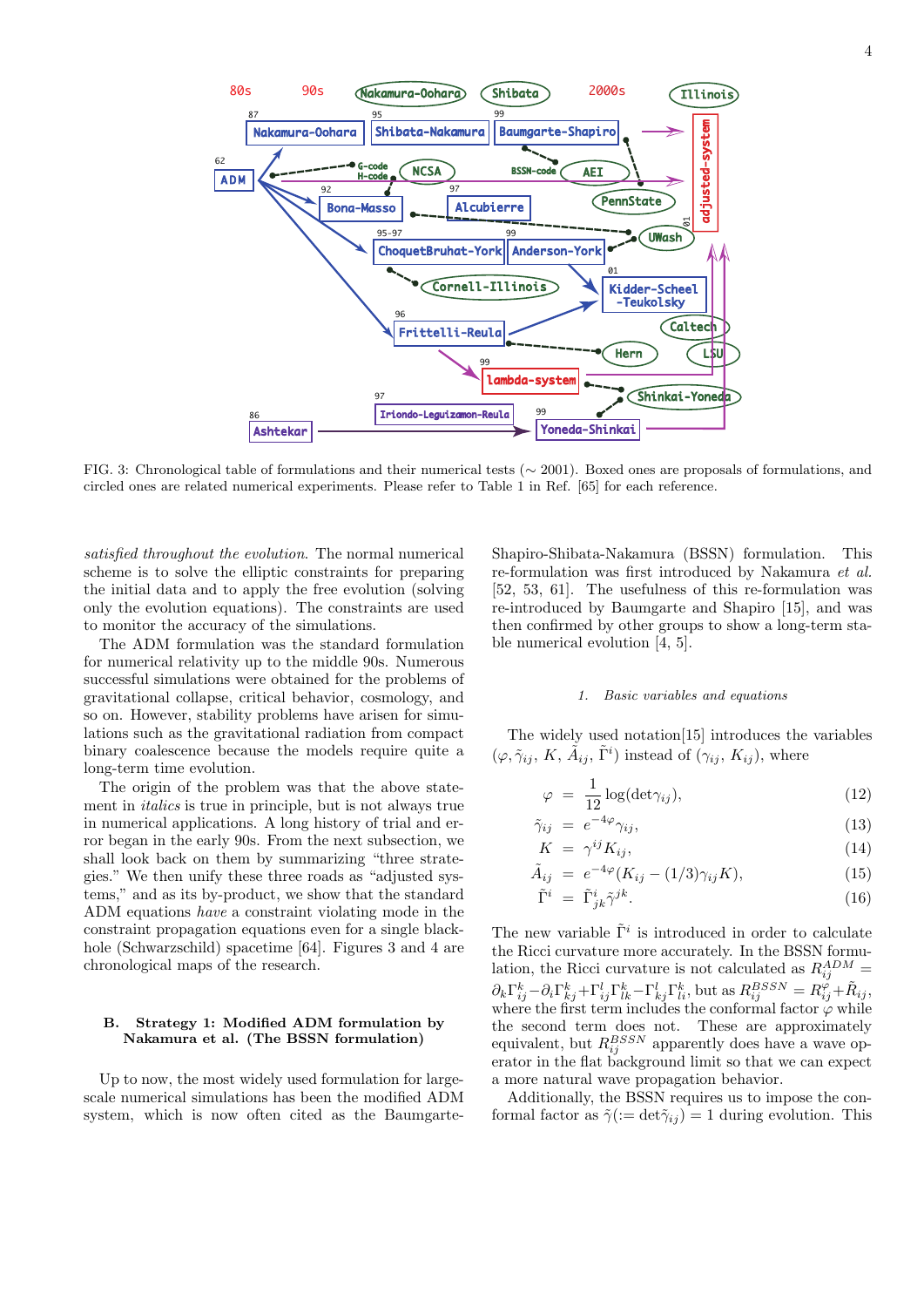

FIG. 4: Chronological table of formulations and their numerical tests (2001 *∼*). Boxed ones are proposals of formulations, and circled ones are related numerical experiments.

is a kind of definition, but can also be treated as a constraint.

¤Box*.*3 *The BSSN formulation [15, 52, 53, 61]:* The fundamental dynamical variables are  $(\varphi, \tilde{\gamma}_{ij}, K, \tilde{A}_{ij},$ and  $\tilde{\Gamma}^i$ ). The three-hypersurface  $\Sigma$  is foliated with gauge functions,  $(\alpha, \beta^i)$ , the lapse and the shift vector.

• The evolution equations:

$$
\partial_t^B \varphi = -(1/6)\alpha K + (1/6)\beta^i(\partial_i \varphi) + (\partial_i \beta^i), \tag{17}
$$

$$
\partial_t^B \tilde{\gamma}_{ij} = -2\alpha \tilde{A}_{ij} + \tilde{\gamma}_{ik} (\partial_j \beta^k) + \tilde{\gamma}_{jk} (\partial_i \beta^k) - (2/3) \tilde{\gamma}_{ij} (\partial_k \beta^k) + \beta^k (\partial_k \tilde{\gamma}_{ij}),
$$
(18)

$$
\partial_t^B K = -D^i D_i \alpha + \alpha \tilde{A}_{ij} \tilde{A}^{ij} + (1/3) \alpha K^2 + \beta^i (\partial_i K)(19)
$$
  
\n
$$
\partial_t^B \tilde{A}_{ij} = -e^{-4\varphi} (D_i D_j \alpha)^{TF} + e^{-4\varphi} \alpha (R_{ij}^{BSSN})^{TF}
$$
  
\n
$$
+ \alpha K \tilde{A}_{ij} - 2\alpha \tilde{A}_{ij} \tilde{A}^k + (\partial_i \beta^k) \tilde{A}_{ij} + (\partial_i \beta^k) \tilde{A}_{ij}.
$$

$$
+\alpha K \tilde{A}_{ij} - 2\alpha \tilde{A}_{ik} \tilde{A}^k{}_j + (\partial_i \beta^k) \tilde{A}_{kj} + (\partial_j \beta^k) \tilde{A}_{ki} -(2/3)(\partial_k \beta^k) \tilde{A}_{ij} + \beta^k (\partial_k \tilde{A}_{ij}),
$$
(20)

$$
\partial_t^B \tilde{\Gamma}^i = -2(\partial_j \alpha) \tilde{A}^{ij} + 2\alpha (\tilde{\Gamma}^i_{jk} \tilde{A}^{kj} - (2/3) \tilde{\gamma}^{ij} (\partial_j K) \n+6 \tilde{A}^{ij} (\partial_j \varphi)) - \partial_j (\beta^k (\partial_k \tilde{\gamma}^{ij}) - \tilde{\gamma}^{kj} (\partial_k \beta^i) \n- \tilde{\gamma}^{ki} (\partial_k \beta^j) + (2/3) \tilde{\gamma}^{ij} (\partial_k \beta^k)).
$$
\n(21)

*•* Constraint equations:

$$
\mathcal{H}^{BSSN} = R^{BSSN} + K^2 - K_{ij}K^{ij},\tag{22}
$$

$$
\mathcal{M}_i^{BSSN} = \mathcal{M}_i^{ADM},\tag{23}
$$

$$
\mathcal{G}^i = \tilde{\Gamma}^i - \tilde{\gamma}^{jk} \tilde{\Gamma}^i_{jk},\tag{24}
$$

$$
\mathcal{A} = \tilde{A}_{ij}\tilde{\gamma}^{ij},\tag{25}
$$

$$
S = \tilde{\gamma} - 1. \qquad \Box \tag{26}
$$

Equations (22) and (23) are the Hamiltonian and the momentum constraints (the "kinematic" constraints) while the latter three are "algebraic" constraints due to the requirements of the BSSN variables.

# *2. Remarks, pros and cons*

Why is the BSSN better than the standard ADM? Together with numerical comparisons with the standard ADM case[5], this question has been studied by many groups using different approaches.

- *•* Using numerical test evolutions, Alcubierre *et al.* [4] found that the essential improvement is in the process of replacing terms by the momentum constraints. They also pointed out that the eigenvalues of the BSSN *evolution equations* have fewer "zero eigenvalues" than those of ADM, and they conjectured that the instability might be caused by these "zero eigenvalues."
- Miller<sup>[49]</sup> reported that the BSSN had a wider range of parameters that gave stable evolutions in the von Neumann's stability analysis.
- *•* An effort was made to understand the advantage of the BSSN from the point of hyperbolization of the equations in the linearized limit [4, 57] or with a particular combination of slicing conditions plus auxiliary variables[43]. If we define the 2nd-order symmetric hyperbolic form, then the principal part of the BSSN can be one of them[41].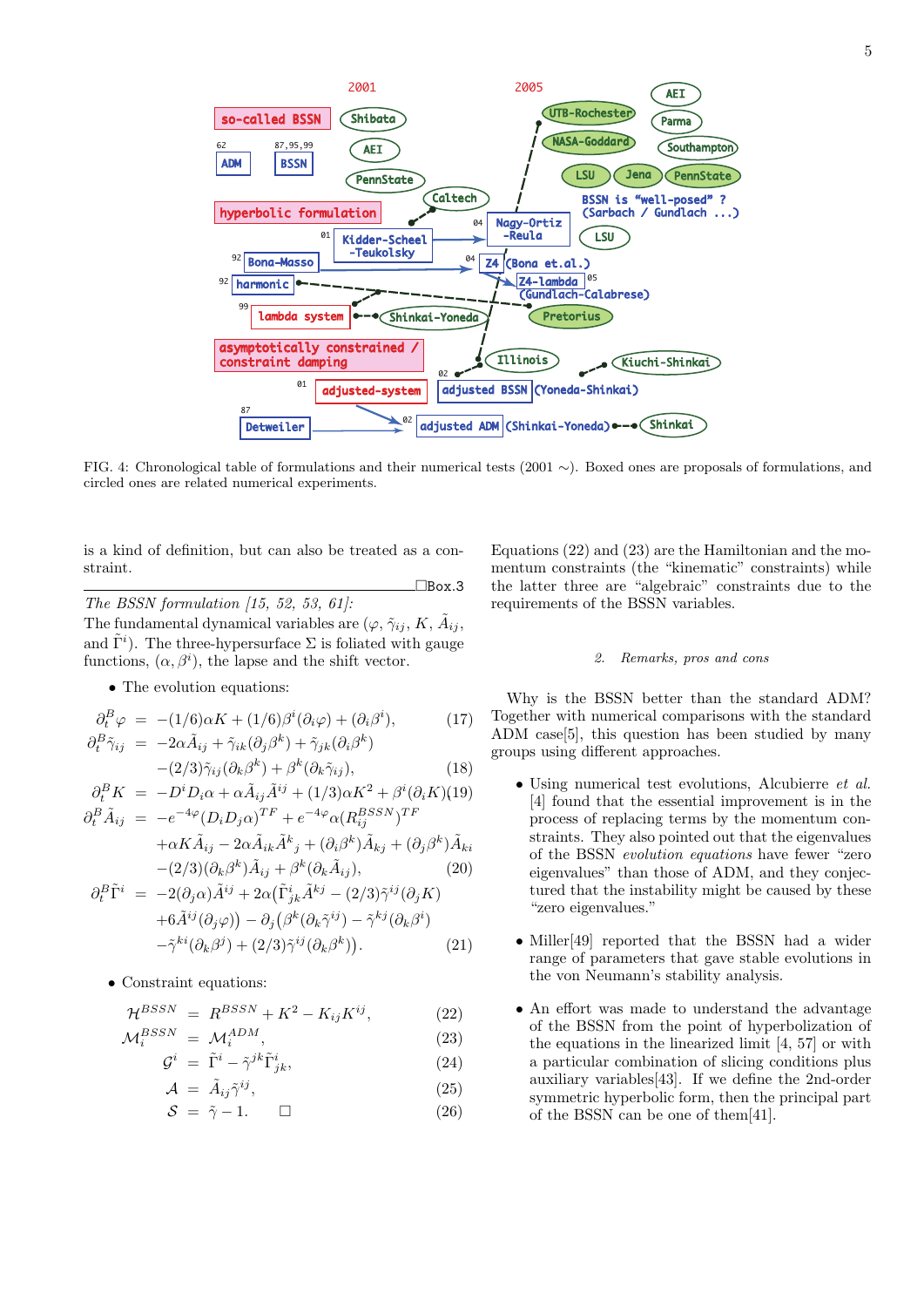As we discussed in Ref. [77], the stability of the BSSN formulation is due not only to the introductions of new variables but also to the replacement of terms in the evolution equations by using constraints. Further, we can show several additional adjustments to the BSSN equations, which give us more stable numerical simulations. We will devote Section III to this fundamental idea.

The current binary black-hole simulations apply the BSSN formulations with several implementations. For example,

- tip-1 Alcubierre *et al.* [5] reported that the trace-out  $A_{ij}$ technique at every time-step helped the stability.
- tip-2 Campanelli *et al.* [26] reported that in their codes  $\tilde{\Gamma}^i$  was replaced by  $-\partial_j \tilde{\gamma}^{ij}$  where it was not differentiated.
- tip-3 Baker *et al.* [14] modified the  $\tilde{\Gamma}^i$ -equation, Eq. (21), as suggested by Yo *et al.* [73].

These technical tips are again explained by using the constraint propagation analysis as we will do in Section  $III<sub>C</sub>1.$ 

These studies provide evidence regarding the advantage of the BSSN while it is also shown an example of an ill-posed solution in the BSSN (as well in the ADM) by Frittelli and Gomez [37]. Recently, the popular combination, BSSN with Bona-Masso type slicing condition, was investigated. Garfinkle *et al.* [39] speculated that the reason for gauge shocks being missing in the current 3-dimensional black-hole simulations is simply the lack of resolution.

### **C. Strategy 2: Hyperbolic re-formulations**

### *1. Definitions, properties, mathematical backgrounds*

The second effort to re-formulate the Einstein equations is to make the evolution equations reveal a firstorder hyperbolic form explicitly. This is motivated by the expectations that the symmetric hyperbolic system has well-posed properties in its Cauchy treatment in many systems and that the boundary treatment can be improved if we know the characteristic speed of the system.  $\Box$ Box<sub>.</sub>4

*Hyperbolic formulations* We say that the system is *a first-order (quasi-linear)*

*partial differential equation system*, if a certain set of (complex-valued) variables  $u_{\alpha}$  ( $\alpha = 1, \dots, n$ ) forms

$$
\partial_t u_\alpha = \mathcal{M}^{l\beta}{}_\alpha(u) \partial_l u_\beta + \mathcal{N}_\alpha(u),\tag{27}
$$

where  $M$  (the characteristic matrix) and  $N$  are functions of *u*, but do not include any derivatives of *u*. Further, we say the system is

*• a weakly hyperbolic system* if all the eigenvalues of the characteristic matrix are real,

- *• a strongly hyperbolic system* (or a diagonalizable / symmetrizable hyperbolic system) if the characteristic matrix is diagonalizable (has a complete set of eigenvectors) and has all real eigenvalues, and
- *• a symmetric hyperbolic system* if the characteristic matrix is a Hermitian matrix.  $\Box$

Writing the system in a hyperbolic form is a quite useful step in proving that the system is *well-posed*. Mathematical well-posedness of the system means (1*◦* ) local existence (of at least one solution *u*),  $(2^{\circ})$  uniqueness (i.e., at most solutions), and (3*◦* ) stability (or continuous dependence of solutions  $\{u\}$  on the Cauchy data) of the solutions. The resultant statement expresses the existence of the energy inequality on its norm,

$$
||u(t)|| \le e^{\alpha \tau} ||u(t=0)||,
$$
  
where  $0 < \tau < t$ ,  $\alpha = \text{const.}$  (28)

This indicates that the norm of  $u(t)$  is bounded by a certain function and the initial norm. We remark that this mathematical bounds does not mean that the norm *u*(*t*) decreases along the time evolution.

The inclusion relation of the hyperbolicities is

\n symmetric hyperbolic 
$$
\subset
$$
 strongly hyperbolic  $\subset$  weakly hyperbolic. (29)\n

The Cauchy problem under weak hyperbolicity is not, in general,  $C^{\infty}$  well-posed. At the strongly hyperbolic level, we can prove the finiteness of the energy norm if the characteristic matrix is independent of *u* (cf. [71]), that is, one step definitely advanced over a weakly hyperbolic form. Similarly, the well-posedness of the symmetric hyperbolic is guaranteed if the characteristic matrix is independent of *u* while if it depends on *u*, we have only limited proofs for the well-posedness.

From the point of numerical applications, to hyperbolize the evolution equations is quite attractive, not only for its mathematically well-posed features. The expected additional advantages are the following:

- (a) It is well known that a certain flux conservative hyperbolic system is taken as an essential formulation in the computational Newtonian hydrodynamics when we control shock wave formations due to matter.
- (b) The characteristic speed (eigenvalues of the principal matrix) is supposed to be the propagation speed of the information in that system. Therefore, it is naturally imagined that these magnitudes are equivalent to the physical information speed of the model to be simulated.
- (c) The existence of the characteristic speed of the system is expected to give us an improved treatment of the numerical boundary and/or to give us a new well-defined Cauchy problem within a finite region (the so-called initial boundary value problem; IBVP).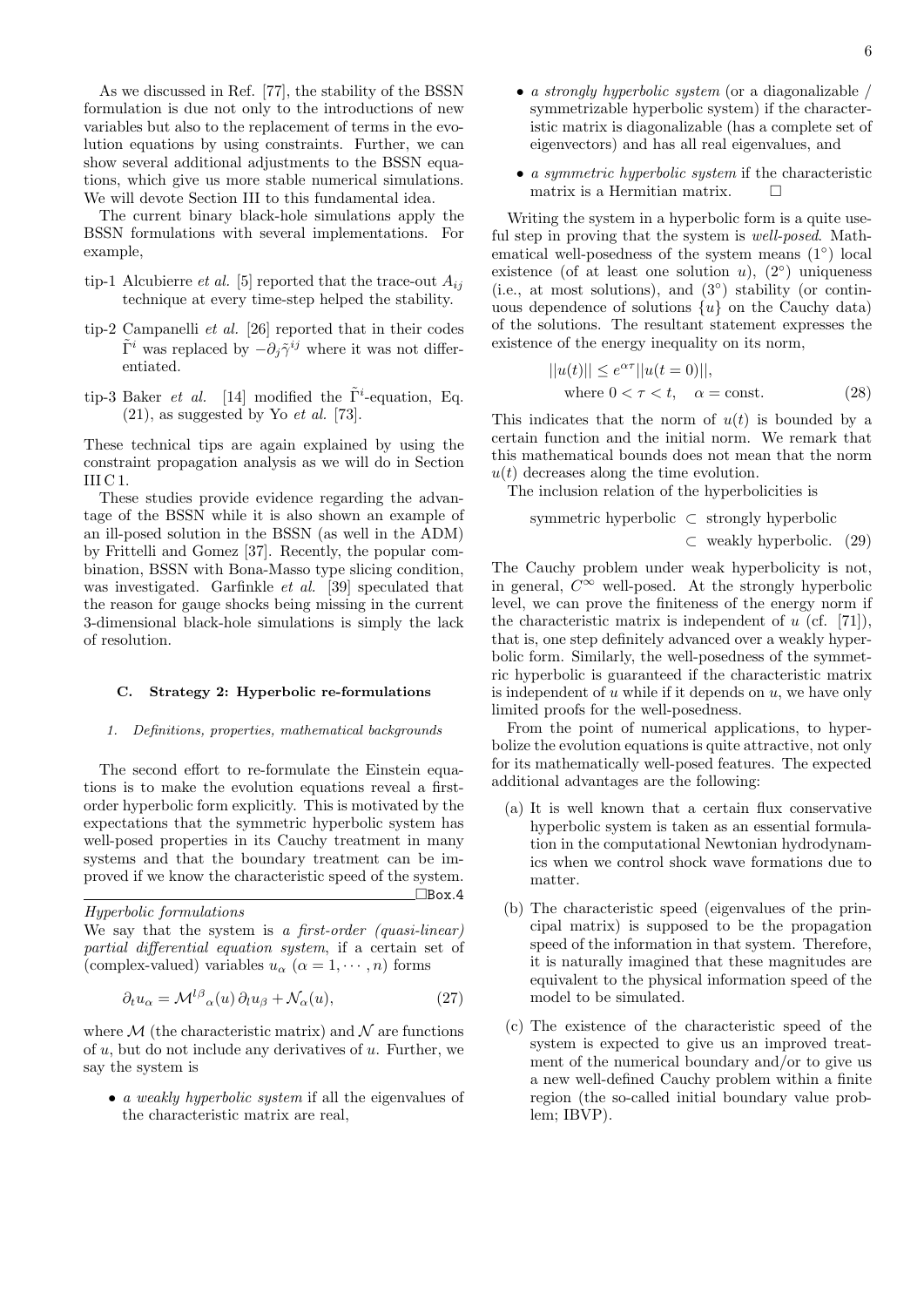These statements sound reasonable, but have not yet been generally confirmed in actual numerical simulations in general relativity.

### *2. Hyperbolic formulations of the Einstein equations*

Most physical systems can be expressed as symmetric hyperbolic systems. In order to prove that the Einstein's theory is a well-posed system, to hyperbolize the Einstein equations is a long-standing research area in mathematical relativity.

The standard ADM system does not form a first-order hyperbolic system. This can be seen immediately from the fact that the ADM evolution equation, Eq. (7), has a Ricci curvature in the right-hand-side. This is also a common fact in the BSSN formulation.

So far, several first-order hyperbolic systems of the Einstein equation have been proposed. In constructing hyperbolic systems, the essential procedures are (1*◦* ) to introduce new variables, normally the spatially derivatived metric, (2*◦* ) to adjust equations using constraints, and occasionally (3*◦* ) to restrict the gauge conditions, and/or (4*◦* ) to rescale some variables. Due to process (1*◦* ), the number of fundamental dynamical variables is always larger than that of the ADM.

Due to the limitation of space, we can only list several hyperbolic systems of the Einstein equations:

- The Bona-Massó formulation [19, 20]
- The Einstein-Ricci system [1, 29] / Einstein-Bianchi system [9]
- The Einstein-Christoffel system [10]
- The Ashtekar formulation [13, 74]
- *•* The Frittelli-Reula formulation [38, 71]
- The Conformal Field equations [33]
- The Bardeen-Buchman system [17]
- *•* The Kidder-Scheel-Teukolsky (KST) formulation [45]
- The Alekseenko-Arnold system [8]
- The general-covariant Z4 system [18]
- *•* The Nagy-Ortiz-Reula (NOR) formulation [51]
- The Weyl system [32, 34]

Note that there are no apparent differences between the word 'formulation' and 'system' here.

# *3. Numerical tests*

When we discuss hyperbolic systems in the context of numerical stability, the following questions should be considered:

Q: From the point of the set of evolution equations, does hyperbolization actually contribute to numerical accuracy and stability? Under what conditions/situations will the advantages of hyperbolic formulation be observed?

Unfortunately, we do not have conclusive answers to these questions, but much experience is being accumulated. Several earlier numerical comparisons reported the stability of hyperbolic formulations [20, 21, 58, 59], but we have to remember that this statement went against the standard ADM formulation.

These partial numerical successes encouraged the community to formulate various hyperbolic systems. However, several numerical experiments also indicate that this direction is not a complete success:

- *•* Above earlier numerical successes were also terminated with blow-ups.
- If the gauge functions evolve according to the hyperbolic equations, then their finite propagation speeds may cause pathological shock formations in simulations [2, 6].
- There are no drastic differences in the evolution properties *between* hyperbolic systems (weakly, strongly and symmetric hyperbolicity) for the systematic numerical studies by Hern [42] based on Frittelli-Reula formulation [38], and by the authors [63] based on Ashtekar's formulation [13, 74].
- *•* Proposed symmetric hyperbolic systems were not always the best ones for numerical evolution. People are normally still required to re-formulate them for suitable evolution. Such efforts are seen in the applications of the Einstein-Ricci system [59], the Einstein-Christoffel system [17], and so on.
- If we can erase the non-principal part by suitable re-definitions of variables (as in the KST formulation)[45], then we can see the growth of the energy norm, Eq. (28), in the numerical evolution, as theoretically predicted [25, 48]. We then see certain differences in the long-term convergence features between weakly and strongly hyperbolic systems.

Of course, these statements are only for a particular formulation, so we have to be careful not to over-emphasize the results.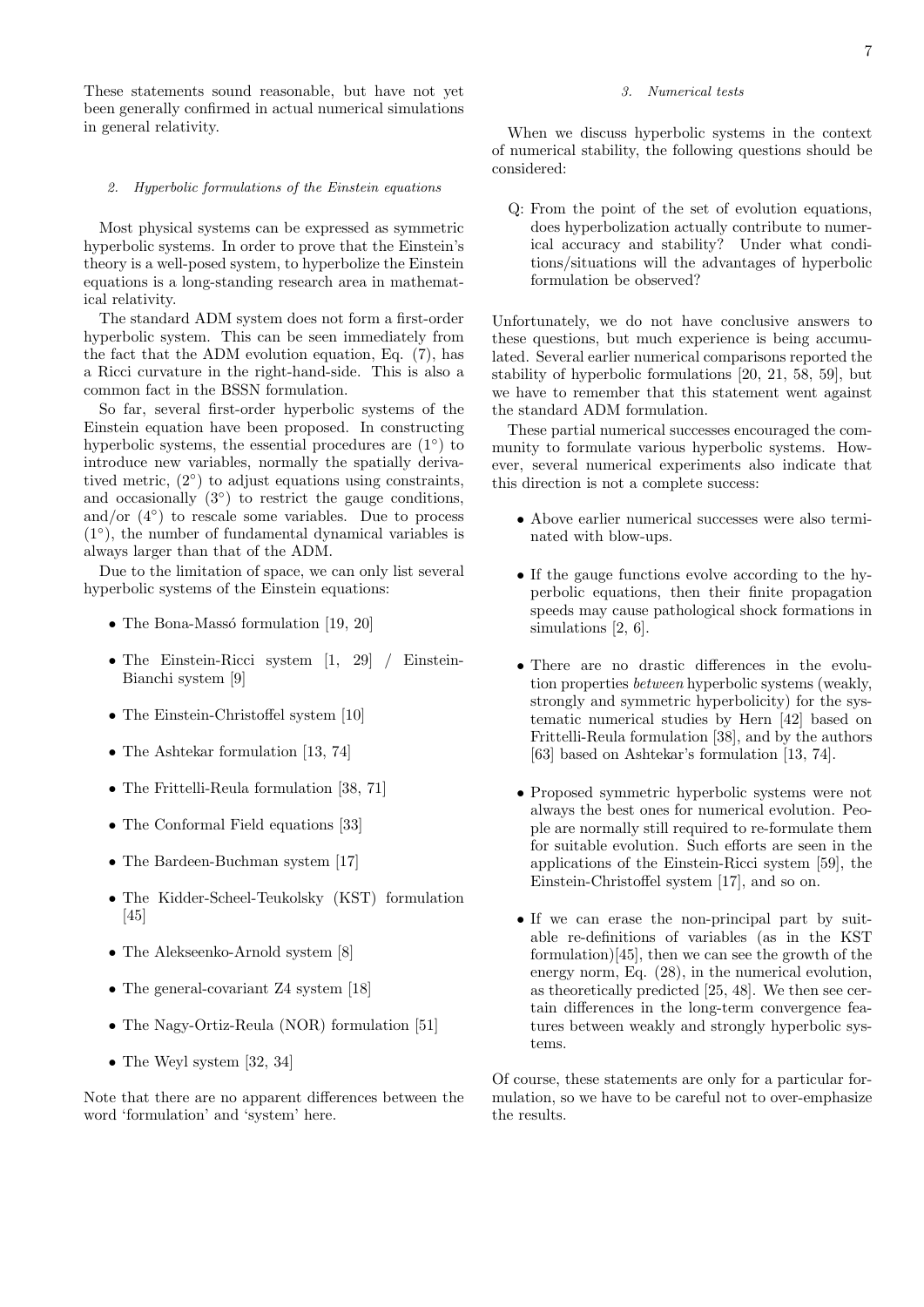## *4. Remarks*

In order to figure out the reasons for the above objections, it is worth stating the following cautions:

- (a) Rigorous mathematical proofs of well-posedness of PDE are mostly for simple symmetric or strongly hyperbolic systems. If the matrix components or coefficients depend on dynamical variables (as in all any versions of hyperbolized Einstein equations), almost nothing has been proved for more general situations.
- (b) The statement of "stability" in the discussion of well-posedness refers to the bounded growth of the norm, Eq. (28), and does not indicate a decay of the norm in the time evolution.
- (c) The discussion of hyperbolicity only uses the characteristic part of the evolution equations and ignores the rest.

We think the origin of confusion in the community results from over-expectation for the above issues. Mostly, point (c) is the biggest problem. The above numerical claims based on the Ashtekar[63, 75] and the Frittelli-Reula [42] formulations were mostly due to the contribution (or interposition) of non-principal parts in the evolution. Regarding this issue, the KST formulation finally opens the door. KST's "kinematic" parameters enable us to reduce the non-principal part, so numerical experiments are hopefully expected to represent predicted evolution features from PDE theories. At this moment, the agreement between numerical behavior and theoretical prediction is not yet perfect, but is close [48].

If further studies reveal direct correspondences between theories and numerical results, then the direction of hyperbolization will remain as the essential approach in numerical relativity, and the related IBVP research [24, 35, 47, 56, 71] will become a main research subject in the future. Meanwhile, it would be useful if we had an alternative procedure to predict stability, including the effects of the non-principal parts of the equations. Our proposal of an adjusted system in the next subsection may be one.

### **D. Strategy 3: Asymptotically constrained systems**

The third strategy is to construct a robust system against the violation of constraints, such that the constraint surface is an attractor (Fig. 5). The idea was first proposed as "*λ*-system" by Brodbeck *et al.* [22] and was then developed in more general situations as "adjusted system" by the authors [75].



FIG. 5: Idea of an "asymptotically constrained system."

# *1. The "λ-system"*

Brodbeck *et al.* [22] proposed a system which had additional variables  $\lambda$  that obeyed artificial dissipative equations. The variable  $\lambda$  is supposed to indicate the violation of constraints and the target of the system is to get  $\lambda = 0$  as its attractor.

¤Box*.*5

*The "λ-system" (Brodbeck et al.) [22]:*

For a symmetric hyperbolic system, add additional variables  $\lambda$  and an artificial force to reduce the violation of constraints. The procedure is as follows:

1. Prepare a symmetric hyperbolic evolution system

$$
\partial_t u = M \partial_i u + N. \tag{30}
$$

2. Introduce  $\lambda$  as an indicator of a violation of the constraint which obeys dissipative equations of motion:

$$
\partial_t \lambda = \alpha C - \beta \lambda, \quad (\alpha \neq 0, \beta > 0). \tag{31}
$$

3. Take a set of  $(u, \lambda)$  as dynamical variables

$$
\partial_t \begin{pmatrix} u \\ \lambda \end{pmatrix} \simeq \begin{pmatrix} A & 0 \\ F & 0 \end{pmatrix} \partial_i \begin{pmatrix} u \\ \lambda \end{pmatrix} . \tag{32}
$$

4. Modify the evolution equations so as to form a symmetric hyperbolic system

$$
\partial_t \begin{pmatrix} u \\ \lambda \end{pmatrix} = \begin{pmatrix} A & \bar{F} \\ F & 0 \end{pmatrix} \partial_i \begin{pmatrix} u \\ \lambda \end{pmatrix} . \qquad \Box \tag{33}
$$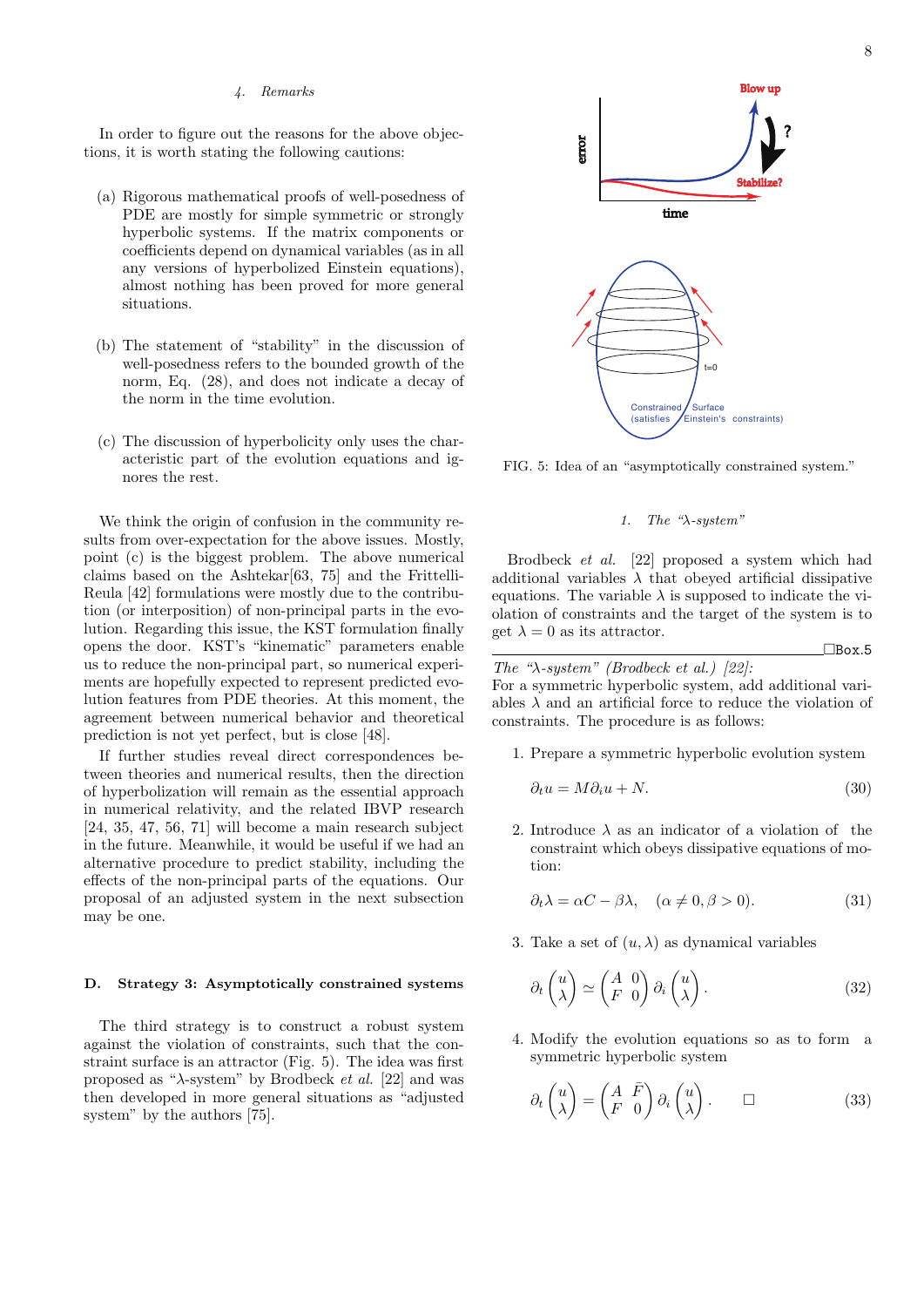Since the total system is designed to have symmetric hyperbolicity, the evolution is supposed to be unique. Brodbeck *et al.* showed analytically that such a decay of  $\lambda$ 's can be seen for sufficiently small  $\lambda$ ( $>$ 0) with a choice of appropriate combinations of  $\alpha$ 's and  $\beta$ 's.

Brodbeck *et al.* presented a set of equations based on the Frittelli-Reula's symmetric hyperbolic formulation [38]. The version of Ashtekar's variables was presented by the authors [62] for controlling the constraints or reality conditions or both. The numerical tests of both the Maxwell-*λ*-system and the Ashtekar-*λ*-system were performed [75] and were confirmed to work as expected. The *λ*-system version of the general-covariant Z4 system [18] is also presented [40]. Pretorius [54] applied this "constraint-damping" idea in his harmonic system to perform his binary black-hole merger simulations.

Although it is questionable whether the recovered solution is a true evolution or not [67], we think the idea is quite attractive. To enforce the decay of errors in its initial perturbative stage seems the key to the next improvements, which are also developed in the next section on "adjusted systems."

However, there is a high price to pay for constructing a *λ*-system. The *λ*-system cannot be introduced generally because (i) the construction of the  $\lambda$ -system requires the original evolution equations to have a symmetric hyperbolic form, which is quite restrictive for the Einstein equations, (ii) the final system requires many additional variables and we also need to evaluate all the constraint equations at every time step, which is a hard task in computation, and (iii) it is not clear that the  $\lambda$ -system is robust enough for non-linear violation of constraints or that *λ*-system can control constraints that do not have any spatial differential terms.

## *2. The "adjusted system"*

Next, we propose an alternative system, which also tries to control the violation of the constraint equations actively, which we named the "adjusted system." We think that this system is more practical and robust than the previous  $\lambda$ -system. The essentials are summarized as follows:

*The adjusted system (procedures):*

1. Prepare a set of evolution equations

$$
\partial_t u = J \partial_i u + K. \tag{34}
$$

¤Box*.*6

2. Add constraints in the right-hand-side

$$
\partial_t u = J \partial_i u + K + \kappa C. \tag{35}
$$

3. Choose the coefficient (or Lagrange multiplier) *κ* so as to make the eigenvalues of the homogenized adjusted *∂tC* equations negative real values or pure imaginary values

$$
\partial_t C = D \partial_i C + E C \tag{36}
$$

$$
\partial_t C = D \partial_i C + EC \underbrace{+ F \partial_i C + GC}_{\text{}}.\qquad \Box \qquad (37)
$$

The process of adjusting equations is a common technique in other re-formulating efforts, as we reviewed. However, we try to employ the evaluation process of constraint amplification factors as an alternative guideline to hyperbolization of the system. We will explain these issues in the next section.

# **III. A UNIFIED TREATMENT: ADJUSTED SYSTEM**

This section is devoted to present our idea of an "asymptotically constrained system." The original references can be found in Refs. [75], [76], [64] and [77].

# **A. Procedures: Constraint Propagation Equations and Proposals**

Suppose we have a set of dynamical variables  $u^a(x^i, t)$ , and their evolution equations

$$
\partial_t u^a = f(u^a, \partial_i u^a, \cdots), \tag{38}
$$

and the (first class) constraints

$$
C^{\alpha}(u^a, \partial_i u^a, \cdots) \approx 0. \tag{39}
$$

Note that we do not require that Eq. (38) form a firstorder hyperbolic form. We propose to investigate the evolution equation of  $C^{\alpha}$  (constraint propagation),

$$
\partial_t C^{\alpha} = g(C^{\alpha}, \partial_i C^{\alpha}, \cdots), \tag{40}
$$

for predicting the violation behavior of the constraints in time evolution. We do not mean to integrate Eq. (40) numerically together with the original evolution equations, Eq. (38), but mean to evaluate them analytically in advance in order to re-formulate Eq. (38).

There may be two major analyses of Eq. (40): (a) the hyperbolicity of Eq.  $(40)$  when Eq.  $(40)$  is a firstorder system, and (b) the eigenvalue analysis of the whole RHS in Eq. (40) after a suitable homogenization. As we mentioned in Section II C 4, one of the problems in the hyperbolic analysis is that it only discusses the principal part of the system. Thus, we prefer to proceed down the road (b).

$$
\Box
$$
Box.7

*Constraint Amplification Factors (CAFs):*

We propose to homogenize Eq. (40) by using a Fourier transformation, e.g.,

$$
\partial_t \hat{C}^{\alpha} = \hat{g}(\hat{C}^{\alpha}) = M^{\alpha}{}_{\beta} \hat{C}^{\beta},
$$
  
where  $C(x, t)^{\rho} = \int \hat{C}(k, t)^{\rho} \exp(ik \cdot x) d^3k$ , (41)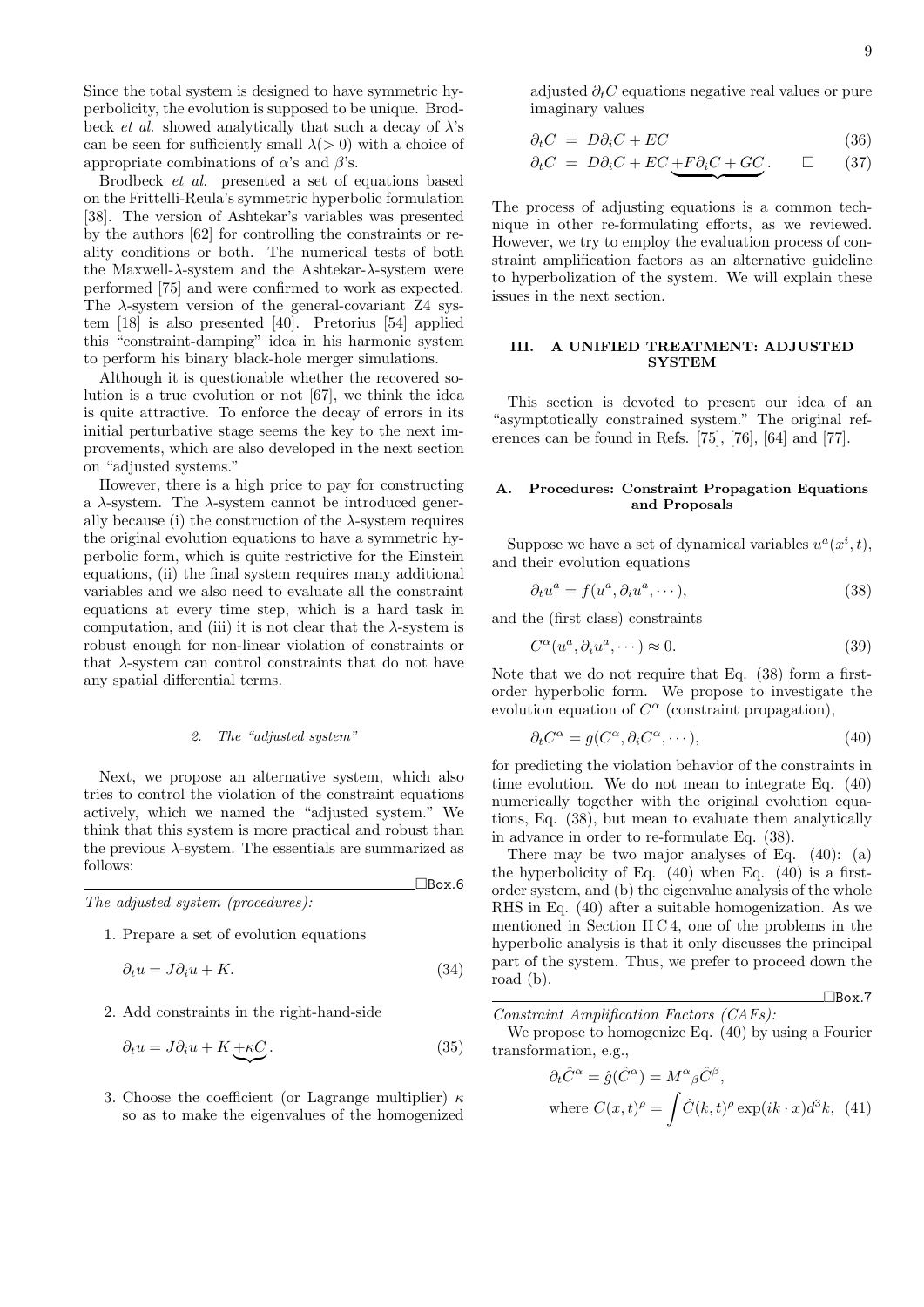and then to analyze the set of eigenvalues, say  $\Lambda$ 's, of the coefficient matrix  $M^{\alpha}{}_{\beta}$  in Eq. (41). We call the  $\Lambda$ 's the constraint amplification factors (CAFs) of Eq. (40). ¤

The CAFs predict the evolutions of the constraint violations. We, therefore, can discuss the "distance" to the constraint surface by using the "norm" or "compactness" of the constraint violations (although we do not have exact definitions of these " $\cdots$ " words).

The next conjecture seems to be quite useful to predict the evolution features of the constraints:

¤Box*.*8

¤Box*.*9

*Conjecture on CAFs*

- (A) If CAF has a *negative real-part* (the constraints are forced to be diminished), then we see a more stable evolution than a system which has positive CAF.
- (B) If CAF has a *non-zero imaginary-part* (the constraints are propagating away), then we see a more stable evolution than a system which has zero CAF.  $\Box$

We found that the system became more stable when more  $\Lambda$ 's satisfied the above criteria. (The first observations were in the Maxwell and Ashtekar formulations [63, 75].) Actually, supporting mathematical proofs are available when we classify the fate of the constraint propagations as follows.

*Classification of Constraint Propagations:*

If we assume that avoiding the divergence of the constraint norm is related to the numerical stability, the next classifications would be useful:

- (C1) *Asymptotically constrained:* All the constraints decay and converge to zero. This case can be obtained if and only if all the real parts of the CAFs are negative.
- (C2) *Asymptotically bounded:* All the constraints are bounded at a certain value. (This includes the above *asymptotically constrained* case.) This case can be obtained if and only if (a) all the real parts of CAFs are not positive and the constraint propagation matrix  $M^{\alpha}{}_{\beta}$  is diagonalizable, or (b) all the real parts of the CAFs are not positive and the real part of the degenerated the CAFs is not zero.
- (C3) *Diverge:* At least one constraint will diverge.  $\Box$

The details are shown in Ref. [78]. A practical procedure for this classification is drawn in Fig. 6.

The above features of the constraint propagation, Eq. (40), will differ when we modify the original evolution equations. Suppose we add (adjust) the evolution equations by using the constraints

$$
\partial_t u^a = f(u^a, \partial_i u^a, \cdots) + F(C^{\alpha}, \partial_i C^{\alpha}, \cdots); \qquad (42)
$$

**Q1: Is there a CAF whose real part is positive?**



FIG. 6: Flowchart to classify the constraint propagations.

then, Eq. (40) will also be modified as

$$
\partial_t C^{\alpha} = g(C^{\alpha}, \partial_i C^{\alpha}, \cdots) + G(C^{\alpha}, \partial_i C^{\alpha}, \cdots). \tag{43}
$$

Therefore, the problem is how to adjust the evolution equations so that their constraint propagations satisfy the above criteria as much as possible.

## **B. Applications 1: Adjusted ADM Formulations**

### *1. Adjusted ADM equations*

Generally, we can write the adjustment terms to Eqs.  $(6)$  and  $(7)$  using Eqs.  $(8)$  and  $(9)$  with the following combinations (using up to the first derivatives of constraints for simplicity):

*The adjusted ADM formulation [64]:*

Modify the evolution equations  $(\gamma_{ij}, K_{ij})$  by using constraints  $\mathcal{H}$  and  $\mathcal{M}_i$ , i.e.,

$$
\partial_t \gamma_{ij} = (6) + P_{ij} \mathcal{H} + Q^k_{ij} \mathcal{M}_k + p^k_{ij} (\nabla_k \mathcal{H}) + q^{kl}_{ij} (\nabla_k \mathcal{M}_l), \qquad (44)
$$

¤Box*.*10

$$
\partial_t K_{ij} = (7) + R_{ij} \mathcal{H} + S^k_{ij} \mathcal{M}_k + r^k_{ij} (\nabla_k \mathcal{H}) + s^{kl}_{ij} (\nabla_k \mathcal{M}_l), \qquad (45)
$$

where *P, Q, R, S* and *p, q, r, s* are multipliers. According to this adjustment, the constraint propagation equations are also modified as

 $\partial_t \mathcal{H} = (10) + \text{additional terms},$  (46)

 $\partial_t \mathcal{M}_i = (11) +$  additional terms.  $\Box$  (47)

We show two examples of adjustments here. Several others are shown in Table 3 of Ref. [64].

## 1. *The standard ADM vs. original ADM*

The first comparison is to show the differences between the standard ADM [79] and the original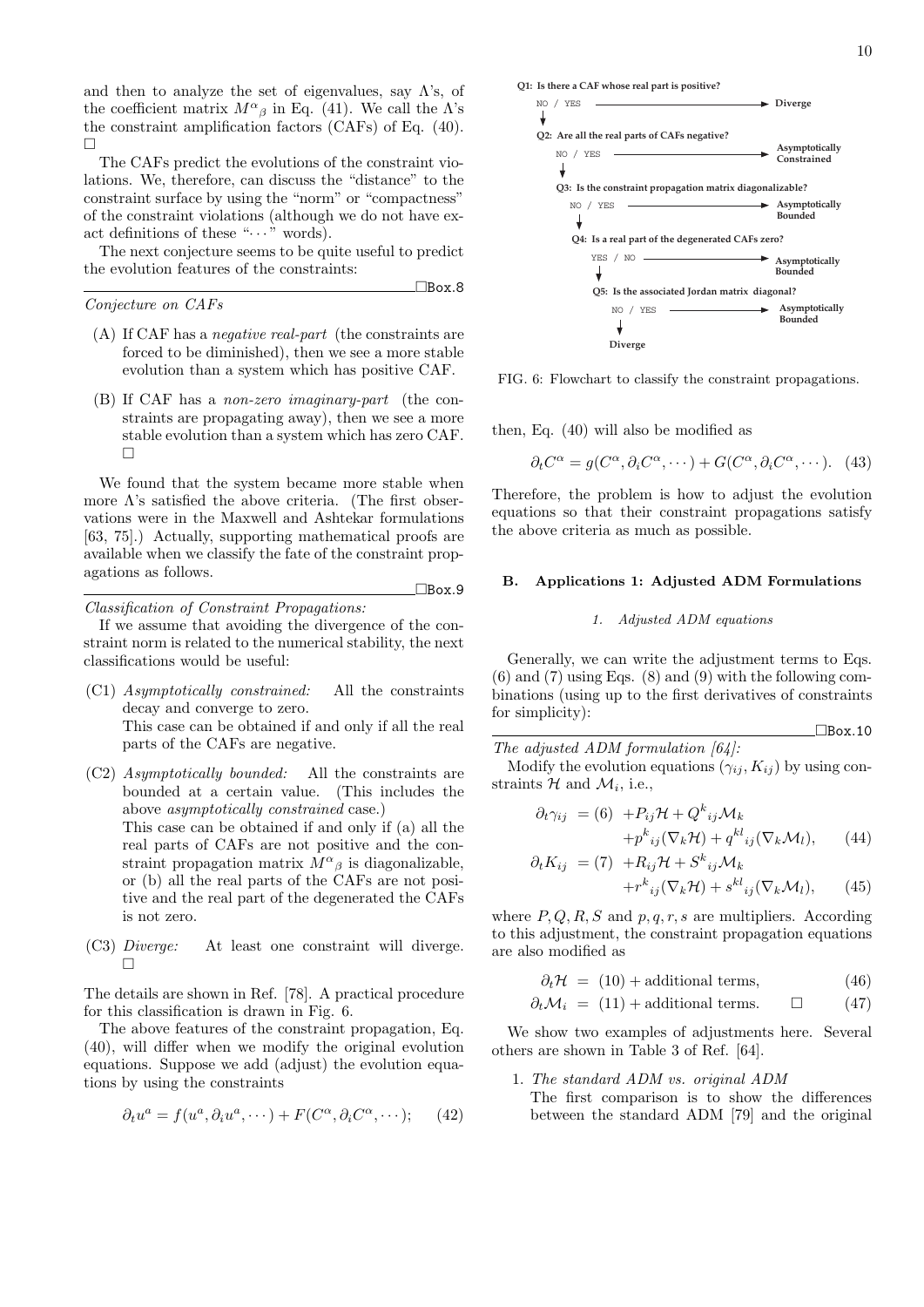

FIG. 7: Demonstration of numerical evolutions between adjusted ADM systems: especially the standard ADM system and Detweiler's modified ADM system. The L2 norm of the constraints  $\mathcal{H}^{ADM}$  is plotted as a function of time. The model is the propagation of a Teukolsky wave in a periodical 3-dimensional box.  $k$  is the parameter in Detweiler's adjustment  $[k_L]$  in Eq.(49)-(52)], with fixed-*k* cases (left panel) and with fixed-and-turnoff-*k* cases (right panel). We see that the life-time of the simulation becomes four-times longer than that of the standard ADM by tuning the parameter *k*.

ADM system [12] (see Section II A). In the notation of Eqs. (44) and (45), the adjustment

$$
R_{ij} = \kappa_F \alpha \gamma_{ij},\tag{48}
$$

(and set the other multipliers zero) will distinguish the two, where  $\kappa_F$  is a constant. Here  $\kappa_F = 0$  corresponds to the standard ADM (no adjustment), and  $\kappa_F = -1/4$  corresponds to the original ADM (without any adjustment to the canonical formulation by ADM). As one can check by using Eqs. (46) and  $(47)$ , adding the  $R_{ij}$  term keeps the constraint propagation in a first-order form. Frittelli [36] (see also Ref. [76]) pointed out that the hyperbolicity of the constraint propagation equations is better in the standard ADM system. This stability feature is also confirmed numerically, and we set our CAF conjecture so as to satisfy this difference.

2. *Detweiler type*

Detweiler [30] found that with a particular combination, the evolution of the energy norm of the constraints,  $\mathcal{H}^2 + \mathcal{M}^2$ , can be negative definite when we apply the maximal slicing condition,  $K = 0$ . His adjustment can be written in our notation in Eqs. (44) and (45) as

$$
P_{ij} = -\kappa_L \alpha^3 \gamma_{ij}, \qquad (49)
$$

$$
R_{ij} = \kappa_L \alpha^3 (K_{ij} - (1/3)K\gamma_{ij}), \qquad (50)
$$

$$
S^{k}_{ij} = \kappa_L \alpha^2 [3(\partial_{(i}\alpha)\delta^k_{j)} - (\partial_l \alpha)\gamma_{ij}\gamma^{kl}], \qquad (51)
$$

$$
s^{kl}_{ij} = \kappa_L \alpha^3 [\delta^k_{(i} \delta^l_{j)} - (1/3) \gamma_{ij} \gamma^{kl}], \tag{52}
$$

and everything else is zero, where  $\kappa_L$  is a multiplier. Detweiler's adjustment, Eqs. (49)-(52), does not put a constraint propagation equation to a first-order form, so we cannot discuss hyperbolicity or the characteristic speed of the constraints. From a perturbation analysis on the Minkowskii and Schwarzschild space-time, we confirmed that Detweiler's system provides better accuracy than the standard ADM, but only for small positive  $\kappa_L$ .

We made various predictions how additional adjusted terms will change the constraint propagation [64, 76]. In that process, we applied the CAF analysis for Schwarzschild spacetime and found when and where the negative real or non-zero imaginary eigenvalues of the homogenized constraint propagation matrix appear and how they depend on the choice of coordinate system and adjustments. We found that there *was* a constraintviolating mode near the horizon for the standard ADM formulation and that the constraint-violating mode could be suppressed by adjusting equations and by choosing an appropriate gauge conditions.

# *2. Numerical demonstrations and remarks*

Systematic numerical comparisons are in progress, and we show two sample plots here. Fig. 7 is the case of a Teukolsky wave [72] propagating under a 3-dimensional periodic boundary condition. Both the standard ADM system and the Detweiler system [one of the adjusted ADM systems with adjustments Eqs. (49)-(52)] are compared with the same numerical parameters. Plots are the L2 norm of the Hamiltonian constraint  $\mathcal{H}^{ADM}$ , i.e., the violation of constraints, and we see the life-time of the standard ADM evolution ends at  $t = 200$ . However, if we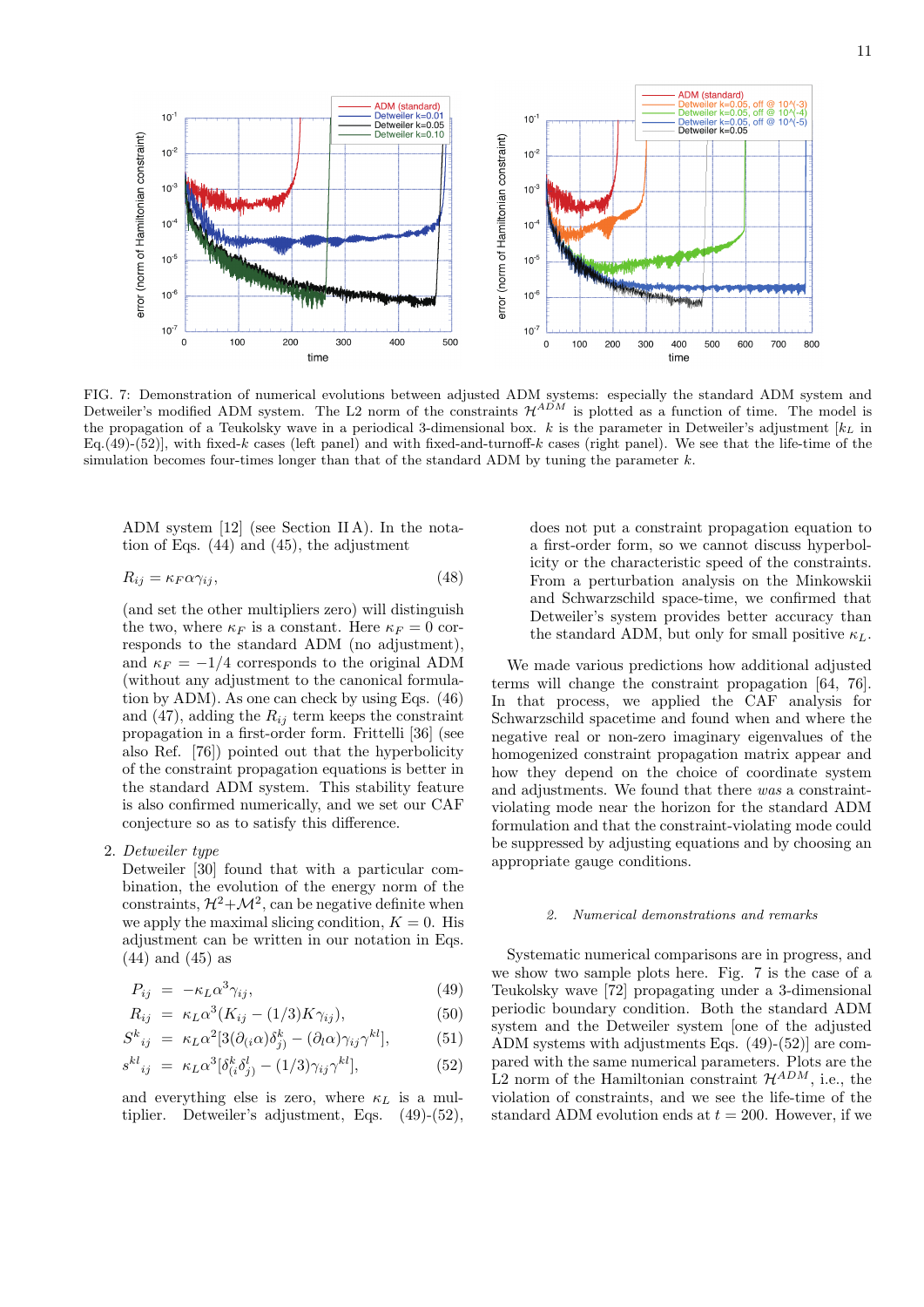chose a particular value of *κ<sup>L</sup>* [multiplier in Eqs. (49)- (52)], we observe that violation of constraints is reduced compared to the standard ADM case and that the simulation can continue longer than that (left panel). If we further tuned  $\kappa_L$ , say turn-off to  $\kappa_L = 0$  when the total L2 norm of  $\mathcal{H}^{ADM}$  is small, then we can see that the constraint violation is somewhat maintained at a small level, and a more long-term stable simulation is available (right panel).

During the comparisons of adjustments, we found that it is necessary to create a time asymmetric structure of the evolution equations in order to force the evolution onto the constraint surface. There are an infinite number of ways to adjust the equations, but we found that if we followed the next guideline, then such an adjustment would give us a time-asymmetric evolution.

*Trick to obtain asymptotically constrained system*: = *Break the time reversal symmetry (TRS) of the evolution equation.*

¤Box*.*11

- 1. Evaluate the parity of the evolution equation. By reversing the time  $(\partial_t \rightarrow -\partial_t)$ , there are variables that change their signatures (parity (*−*)) [e.g.,  $K_{ij}, \partial_t \gamma_{ij}, \mathcal{M}_i, \dots$ ], while not (parity (+)) [e.g.,  $g_{ij}, \partial_t K_{ij}, \mathcal{H}, \cdots$ .
- 2. Add adjustments that have different parities of that equation. For example, for the parity  $(-)$  equation  $\partial_t \gamma_{ij}$ , add a parity (+) adjustment  $\kappa$ *H*.  $\Box$

One of our criteria, the negative real CAFs, requires breaking the time-symmetric features of the original evolution equations. Such CAFs are obtained by adjusting the terms that break the TRS of the evolution equations, and this is available even for the standard ADM system.

# **C. Applications 2: Adjusted BSSN formulations**

#### *1. Constraint propagation analysis of the BSSN equations*

In order to understand the stability property of the BSSN system, we studied the structure of the evolution equations, Eqs.  $(17)-(21)$ , in detail, especially how the modifications using the constraints, Eqs.  $(22)-(26)$ , affect the stability [77]. We investigated the signature of the eigenvalues of the constraint propagation equations and showed that the standard BSSN dynamical equations were balanced from the viewpoint of constrained propagations, including a clarification of the effect of the replacement by using the momentum constraint equation, which was reported by Alcubierre *et al.* [4].

Moreover, we predicted that several combinations of modifications had a constraint-damping nature and named them the *adjusted BSSN systems*. Several adjusted BSSN systems are proposed in Table II of Ref. [77].

Yo *et al.* [73] immediately applied one of our proposals to their simulations of a stationary rotating black hole and reported that one adjustment contributed to maintaining their evolution of the Kerr black hole (*J/M* up to 0.9*M*) for a long time ( $t \sim 6000M$ ). Their results also indicate that the evolved solution is closer to the exact one, that is, the constrained surface.

Now, let us make clear some current technical tips listed in Section II B 2 by using a constraint propagation analysis.

- tip-1 The trace-out  $A_{ij}$  technique can be explained that the violation of the *A*-constraint, Eq. (25), affects all other constraint violations. (See the full set of constraint propagation equations in the Appendix of Ref. [77].)
- tip-2 The replacement of  $\tilde{\Gamma}^i$  enables to maintain the  $\mathcal{G}$ constraint, Eq. (24), that delays the violation of  $\mathcal{H}^{BSSN}$  and  $\mathcal{M}^{BSSN}_i$ . (Again, the statement comes from the full set of constraint propagation equations. )

### *2. Numerical demonstrations*

We recently presented our numerical comparisons of the three kinds of adjusted BSSN formulation[46]. We performed the three testbeds: gauge-wave, linear wave, and Gowdy-wave tests, proposed by the Mexico workshop [7] on the formulation problem of the Einstein equations. We observed that the signature of the proposed Lagrange multipliers were always right and that the adjustments improved the convergence and the stability of the simulations. When the original BSSN system already shows satisfactory good evolutions (e.g., linear wave test), the adjusted versions also coincide with those evolutions while in some cases (e.g., gauge-wave or Gowdy-wave tests), the simulations using the adjusted systems last 10 times as long as those using the original BSSN equations.

Fig. 8 show a comparison between the (plain) BSSN system and the adjusted BSSN system in the  $\tilde{A}$ -equation by using the momentum constraint

$$
\partial_t \tilde{A}_{ij} = \partial_t^B \tilde{A}_{ij} + \kappa_A \alpha \tilde{D}_{(i} \mathcal{M}_j), \tag{53}
$$

where  $\kappa_A$  is predicted (from the eigenvalue analysis) to be positive in order to damp the constraint violations. The testbed is a one-dimensional gauge-wave, the trivial Minkowski space-time, but sliced with the timedependent 3-metric. The poor performance of the plain BSSN system for this test has been already reported [44], and one remedy is to apply a 4th-order finite differencing scheme [80]. The plots show that our adjusted system also improved the life-time of the plain BSSN simulation by at least 10 times with better convergence.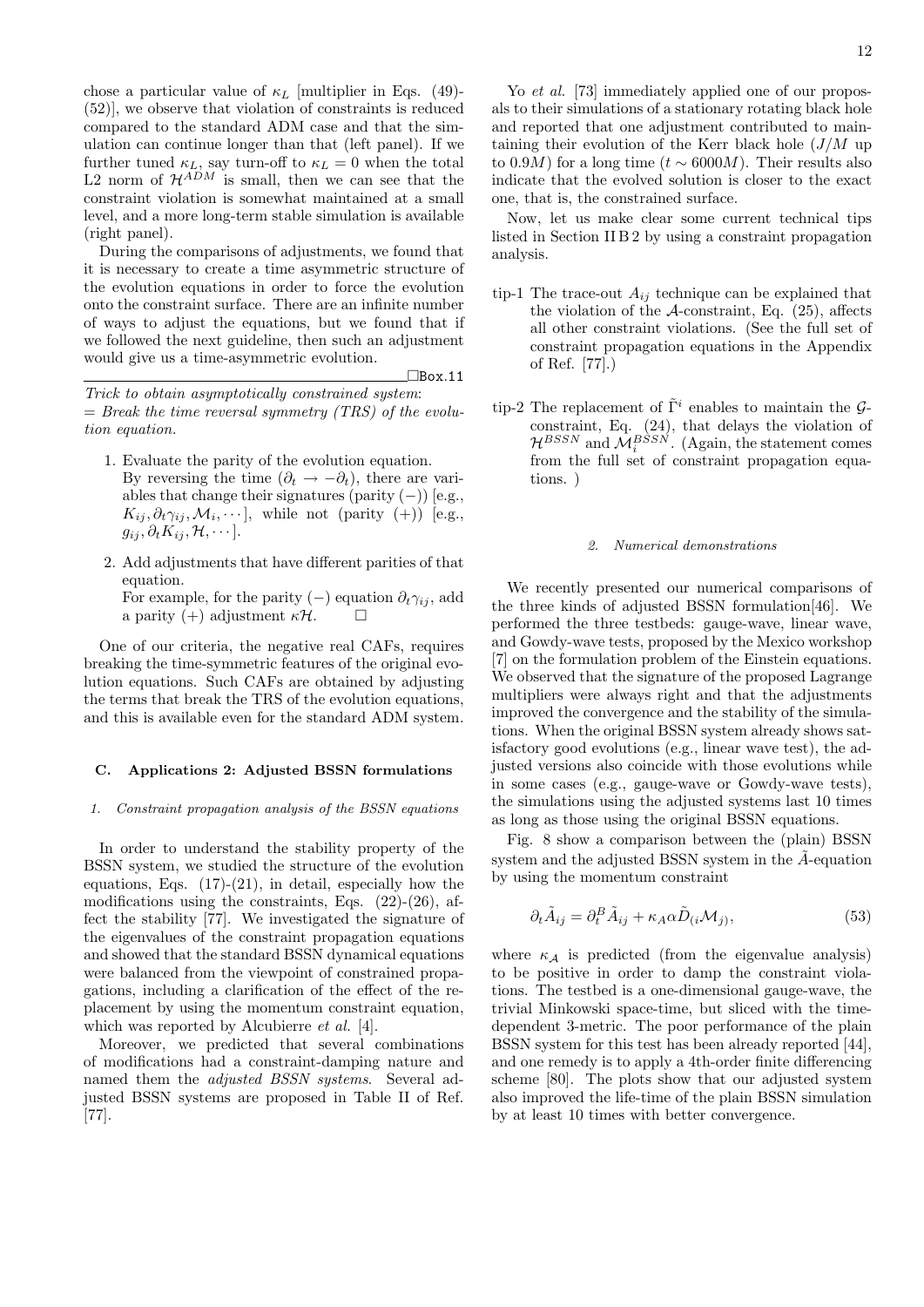

FIG. 8: One-dimensional gauge-wave test with the BSSN system (left) and the adjusted BSSN system (right) in the  $\tilde{A}$ -equation, Eq. (53). The L2 norm of *H*, rescaled by the resolution parameter  $\rho^2/4$ , is plotted as a function of the crossing-time. The wave amplitude is set to 0.01, and we choose the adjustment parameter  $\kappa_A = 0.005$ . The BSSN system loses convergence at an early time, near the 20 crossing-time, and it will produce blow-ups of the calculation in the end, while in the adjusted version we see that the higher resolution runs show longer convergence, i.e., the 300 crossing-time in  $H$ , and that all runs can stably evolve up to the 1000 crossing-time.

## **IV. OUTLOOK**

# **A. What we have achieved**

We reviewed recent efforts to the *formulation problem* of numerical relativity, the problem to find a robust system against constraint violations. We categorized the approaches into

- (0) The standard ADM formulation (Section II A),
- (1) The BSSN formulation (Section II B),
- (2) Hyperbolic formulations (Section II C), and
- (3) Asymptotically constrained formulations (Section  $ID$ ).

Most numerical relativity groups now use the BSSN set of equations, which are obtained empirically. A dramatic announcement of the success of binary black-hole simulations has caused the community to follow that recipe. Actually, we do not yet completely understand why the current set of BSSN equations, together with particular combinations of gauge conditions, works well. Several explanations are applied based on the hyperbolic formulation scheme, but as we viewed, they are not yet satisfactory.

Our approach, on the other hand, tries to construct an evolution system that has its constraint surface as an attractor. Our unified view is to understand the evolution system by evaluating its constraint propagation. Especially, we propose to analyze the constraint amplification factors that are the eigenvalues of the homogenized constraint propagation equations. We analyzed the system based on our conjecture whether the constraint amplification factors suggest a constraint to decay/propagate or not. We concluded that

- *•* The constraint propagation features become different by simply adding constraint terms to the original evolution equations (we call this an *adjustment* of the evolution equations).
- *•* There *is* a constraint-violating mode in the standard ADM evolution system when we apply it to a single non-rotating black hole space-time, and its growth rate is larger near the black-hole horizon.
- *•* Such a constraint-violating mode can be killed if we adjust the evolution equations with a particular modification using constraint terms. An effective guideline is to adjust terms as they break the timereversal symmetry of the equations.
- *•* Our expectations are borne out in simple numerical experiments using the Maxwell, the Ashtekar, and the ADM systems. However, the modifications are not yet perfect to prevent non-linear growth of the constraint violation.
- *•* We understand why the BSSN formulation works better than the ADM one in a limited case (perturbation analysis in the flat background); further, we propose modified evolution equations along the lines of our previous procedure. Some of these proposed adjusted systems are numerically confirmed to work better than the standard BSSN system.

The common key to the problem is how to adjust the evolution equations with constraints. Any adjusted systems are mathematically equivalent if the constraints are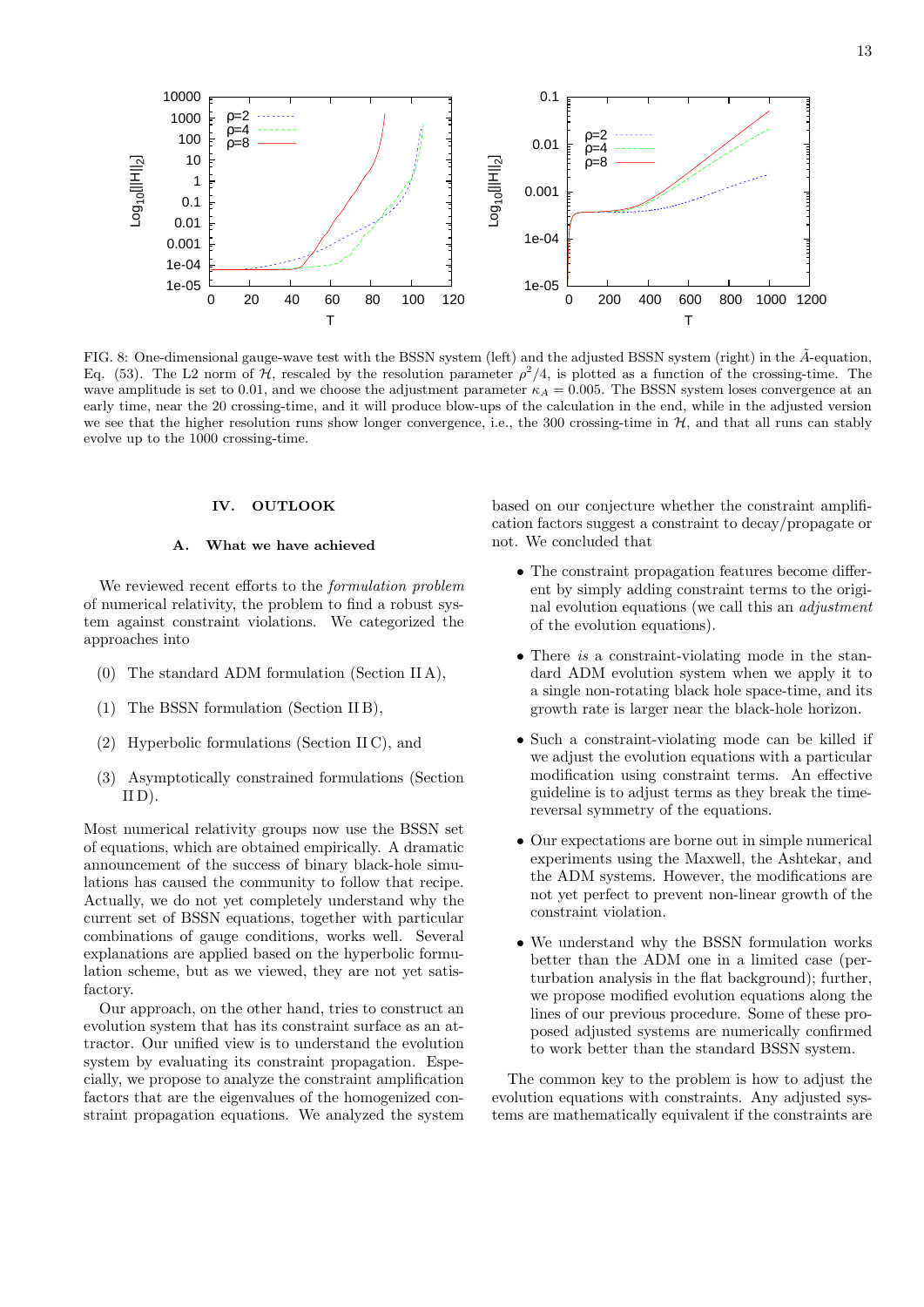completely satisfied, but this is not the case for numerical simulations. Replacing terms with constraints is one of the normal steps when people re-formulate equations in a hyperbolic form.

In summary, let me answer the following three questions:

- *•* What is the guiding principle for selecting the evolution equations for simulations in GR? –The key is to analyze the constraint propagation equation of the system.
- Why do many groups use the BSSN equations? –Because people just rush, not to be behind others.
- *•* Is there an alternative formulation better than the BSSN?

### **B. Future directions**

If we say the final goal of this project is to find a robust evolution system against violation of constraints, then the recipe should be a combination of (a) formulations of the evolution equations, (b) choice of gauge conditions, (c) treatment of boundary conditions, and (d) numerical integration methods. We are now in the stages of solving these mixed puzzles. Recent attention to higher dimensional space-time studies is waiting for numerical research, but it is known that the formulation problem also exists in higher-dimensional cases [66].

We have written this review from the viewpoint that general relativity is a constrained dynamical system. This is not a proper problem in general relativity, but it is in many physical systems, such as electrodynamics, magnetohydrodynamics, molecular dynamics, and mechanical dynamics. Therefore, sharing and discussing thoughts between different fields will definitely accelerate the progress. The ideal algorithm to solve all the problems may not exist, but the author believes that our final numerical recipe is somewhat an *automatic* system and hopes that numerical relativity turns to be an easy *toolkit* for everyone in the near future.

### **Acknowledgments**

The author appreciate the local organizing committee of the Asia Pacific Center for Theoretical Physics (APCTP) Winter School on Black Hole Astrophysics 2008 for their organization and hospitality. The author also thanks Gen Yoneda for collaborating on our series of works, and Kenta Kiuchi for his recent numerical experiments. The author was partially supported by the Special Research Fund (Project No. 4244) of the Osaka Institute of Technology. Part of the numerical calculations was carried out on the Altix3700 BX2 at YITP at Kyoto University.

- [1] A. Abrahams, A. Anderson, Y. Choquet-Bruhat, and J. W. York, Jr., Phys. Rev. Lett. **75**, 3377 (1995); Class. Quant. Grav. **14**, A9 (1997).
- [2] M. Alcubierre, Phys. Rev. D **55**, 5981 (1997).
- [3] M. Alcubierre, Proceedings of the 17th International Conference on General Relativity and Gravitation (GR17), gr-qc/0412019.
- [4] M. Alcubierre, G. Allen, B. Bruegmann, E. Seidel, and W-M. Suen, Phys. Rev. D **62**, 124011 (2000).
- [5] M. Alcubierre, B. Bruegmann, T. Dramlitsch, J.A. Font, P. Papadopoulos, E. Seidel, N. Stergioulas, and R. Takahashi, Phys. Rev. D **62**, 044034 (2000).
- [6] M. Alcubierre and J. Mass´o, Phys. Rev. D **57**, R4511 (1998).
- [7] M. Alcubierre *et al.* (Mexico Numerical Relativity Workshop 2002 Participants) Class. Quant. Grav. **21**, 589 (2004).
- [8] A. Alekseenko and D. Arnold, Phys. Rev. D **68**, 064013 (2003).
- [9] A. Anderson, Y. Choquet-Bruhat, and J. W. York, Jr., Topol. Meth. in Nonlinear Anal., **10**, 353 (1997).
- [10] A. Anderson and J. W. York, Jr, Phys. Rev. Lett. **82**, 4384 (1999).
- [11] P. Anninos, D. Bernstein, S. Brandt, J. Libson, J. Massó, E. Seidel, L. Smarr, W-M. Suen, and P. Walker, Phys. Rev. Lett. **74**, 630 (1995).
- [12] R. Arnowitt, S. Deser, and C.W. Misner, in *Gravitation: An Introduction to Current Research*, ed. by L.Witten, (Wiley, New York, 1962).
- [13] A. Ashtekar, Phys. Rev. Lett. **57**, 2244 (1986); Phys. Rev. **D36**, 1587 (1987).
- [14] J. G. Baker, J. Centrella, D-I Choi, M. Koppitz, and J. van Meter, Phys. Rev. Lett. **96**, 111102 (2006); J. G. Baker, J. Centrella, D-I Choi, M. Koppitz, and J. van Meter, Phys. Rev. D **73**, 104002 (2006).
- [15] T. W. Baumgarte and S. L. Shapiro, Phys. Rev. D **59**, 024007 (1999).
- [16] T. W. Baumgarte and S.L. Shapiro, Phys. Rep. **376**, 41 (2003).
- [17] J. M. Bardeen and L. T. Buchman, Phys. Rev. D **65**, 064037 (2002).
- [18] C. Bona, T. Ledvinka, and C. Palenzuela, Phys. Rev. D **66**, 084013 (2002); C. Bona, T. Ledvinka, C. Palenzuela, and Záček, *ibid.* **67**, 104005 (2003); *ibid.* **69**, 064036 (2004).
- [19] C. Bona and J. Massó, Phys. Rev. D **40**, 1022 (1989); Phys. Rev. Lett. **68**, 1097 (1992).
- [20] C. Bona, J. Massó, E. Seidel, and J. Stela, Phys. Rev. Lett. **75**, 600 (1995); Phys. Rev. D **56**, 3405 (1997).
- [21] C. Bona, J. Massó, E. Seidel, and P. Walker, grqc/9804052.
- [22] O. Brodbeck, S. Frittelli, P. Hübner, and O.A. Reula, J.

<sup>–</sup>Yes, there is, but we do not know which is the best one yet.